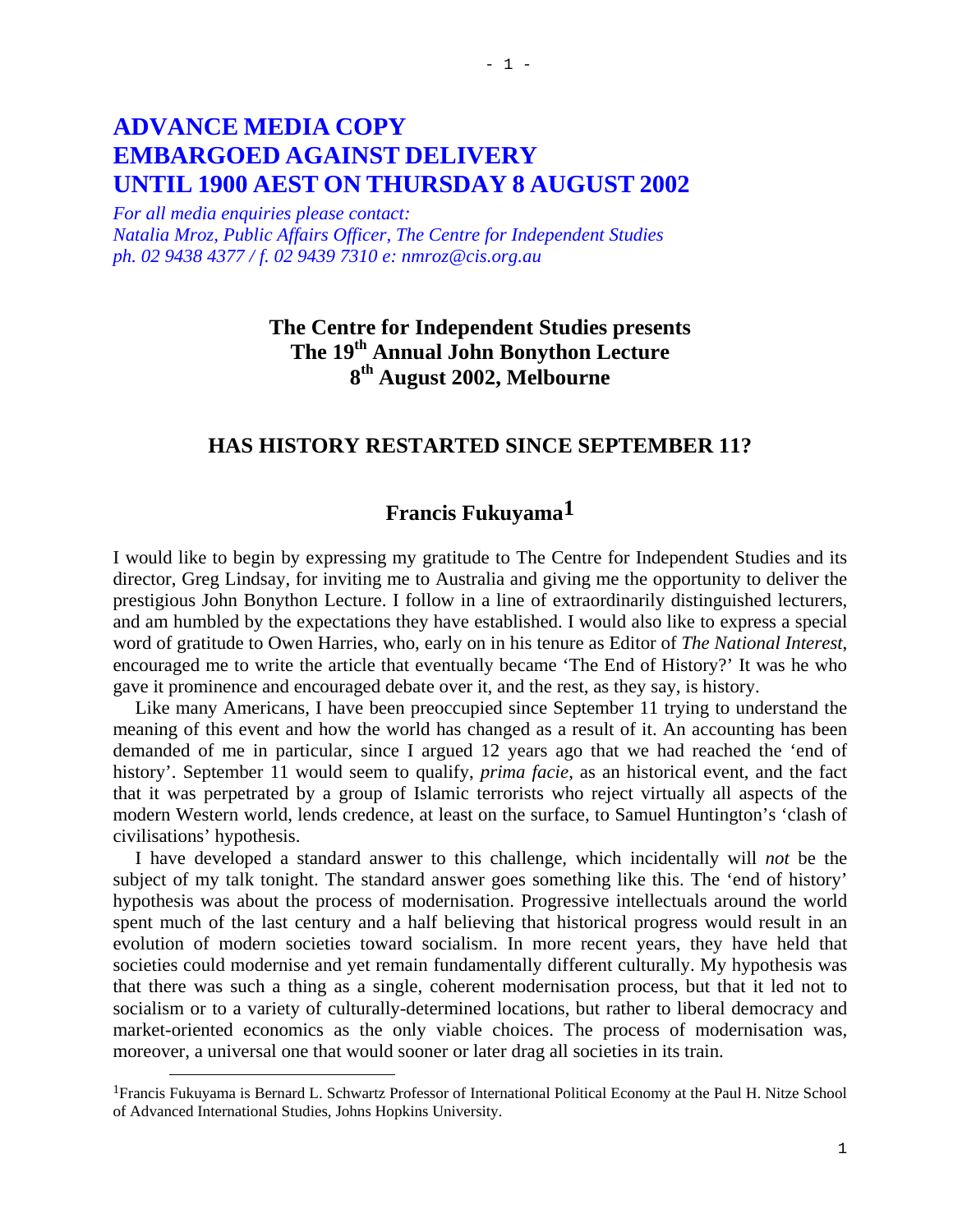Understood in this fashion, September 11 represents a real challenge, but not an ultimately

 $- 2 -$ 

convincing one. Osama bin Laden, al-Qaeda, the Taliban, and radical Islamism more generally, do in fact represent ideological challenges to Western liberal democracy that are in certain ways sharper than those offered by communism. But in the long run, it is hard to see that Islamism offers much of a realistic alternative as a governing ideology for real world societies. Not only does it have limited appeal to non-Muslims; it does not meet the aspirations of the vast majority of Muslims themselves. In the countries that have had recent experience of living under an actual Muslim theocracy—Iran and Afghanistan—there is every evidence that it has become extremely unpopular. Thus, while fanatical Islamists armed with weapons of mass destruction pose a severe threat in the short-run, the longer-term challenge in the battle of ideas is not going to come from this quarter. September 11 represents a serious detour, but in the end modernisation and globalisation will remain the central structuring principles of world politics.

I want, however, to explore another important issue that is related to the question of the end of history that has been raised by events since September 11, namely, whether the 'West', which was in my earlier account the ultimate goal of the historical process, is really a coherent concept, and whether the United States and its foreign policy might themselves become the central issues in international politics.

#### **Reactions to September 11**

In the immediate aftermath of September 11, the French sociologist Jean Baudrillard published a long piece in *Le Monde* in which he argued that the 'Ultimately, it is they [i.e., the terrorists] who've done the deed, but it is we who have wanted it . . . Terrorism is immoral, and it responds to a globalisation that is itself immoral'. His image is one of France, and Europe more generally, as a island of civilisation caught in a struggle between two morally equivalent fundamentalisms, that of the United States and of the radical Islamists.

Baudrillard does not, of course, speak for all Frenchmen, and his piece was quickly denounced in *Le Monde* by Alain Minc who said that it reflected 'the French intelligensia's traditional inability to recognise that a hierarchy of values exists'. But Baudrillard's view, while phrased in an offensive way unique to French intellectuals, represents more of an undercurrent in Europe than many Americans realise or are inclined to admit. The idea that the United States was only getting what it deserved in the Word Trade Center/Pentagon attacks was a far from uncommon view, not just in Europe but in many other parts of the world.

There was, of course, a large spontaneous outpouring of support for the United States and for Americans around the world after September 11, with European governments lining up immediately to help the US prosecute its 'war on terrorism'. But with the demonstration of total American military dominance that came with the successful rousting of al-Qaeda and the Taliban from Afghanistan, new expressions of anti-Americanism began to pour forth. After President Bush's denunciation of the 'axis of evil' in his late January State of the Union address, it was not just European intellectuals but European politicians and publics more generally that began to criticise the United States on a wide variety of fronts. According to Will Hutton, the Labourite journalist, Britain's US ally is 'not the same good America . . . that reconstructed Europe and led an international liberal economic and social order.<sup>2</sup> Rather, it had been taken over by a group of crazed conservatives and was now the chief source of global instability. In France, a book became a bestseller arguing that September 11 was not the work of Muslim extremists but of a

<sup>2&</sup>quot;Time to Stop Being America's Lapdog," *Observer* (Feb. 17, 2002).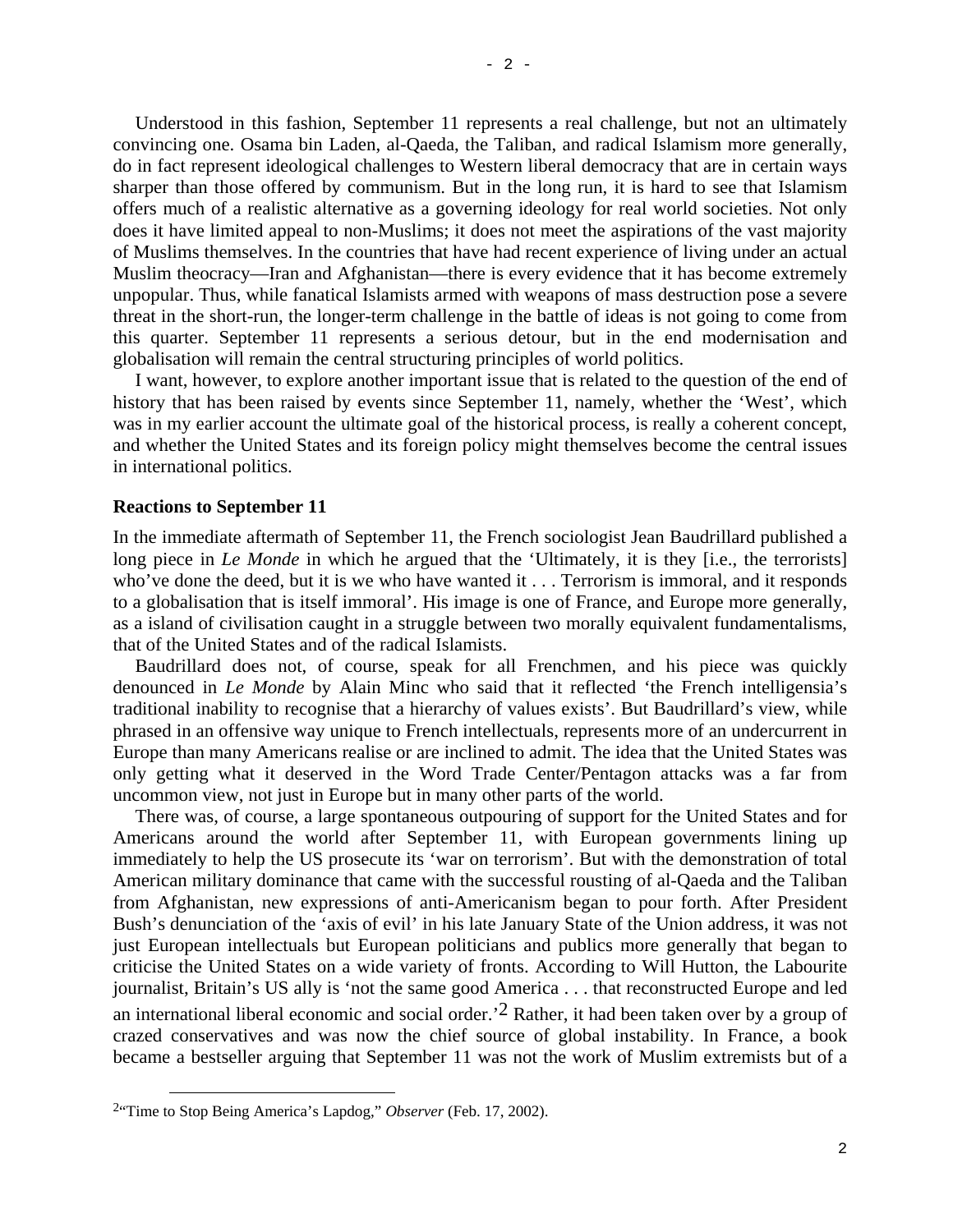cabal of conservatives within the US government.<sup>3</sup> According to one poll, some 30% of French people regard the United States as France's chief enemy. While many Americans regard September 11 as a broad attack on Western civilisation, Europeans are much more likely to regard it as a response to specifically American policies, representing a risk from which they are largely immune.

What is going on here? The end of history was supposed to be about the victory of Western, not simply American, values and institutions. The Cold War was fought by alliances based on shared values of freedom and democracy. And yet an enormous gulf has opened up in American and European perceptions about the world, and the sense of shared values is increasingly frayed. Does the concept of the 'West' still make sense in the first decade of the  $21<sup>st</sup>$  century? Is the fracture line over globalisation actually a division not between the West and the Rest, but between the United States and the Rest?

And where will Australia fit in such a divided world? It is historically tied more closely to Europe than to America, but as a land of new settlement it shares many characteristics with the United States. It is situated, moreover, in a part of the world in which American power and influence matter greatly in the maintenance of peace and an open international trading order.

In my view, the idea of the West remains a coherent one, and there remain critical shared values, institutions, and interest that will continue to bind the world's developed democracies, and Europe and the United States, in particular. But there are some deeper differences emerging between Western democracies that will be highly neuralgic in America's dealings with the world in the coming years that need critical attention by policymakers and by, yes, statesmen.

#### **The nature of the rift between America and its allies**

In the remainder of this lecture I will refer repeatedly to differences between Europe and the United States. But it should be kept in mind that 'Europe' in this context is more of a placeholder for global attitudes critical of American foreign policy. Europeans, of course, are themselves divided in their views of the US; the views I characterise as typical of them are often broadly representative of left-of-centre opinion in a variety of countries around the world, including Australia and New Zealand. Asian countries from Japan to Malaysia have voiced similar misgivings about American unilateralism in the wake of September 11. Some views, however, related to the need to devolve sovereignty to supranational organisations are peculiar to the historical experience of members of the European Union.

The ostensible issues raised in the US-European disputes since the 'axis of evil' speech for the most part revolve around alleged American unilateralism and international law. There is by now a familiar list of European complaints about American policy, including but not limited to the Bush Administration's withdrawal from the Kyoto Protocol on global warming, its failure to ratify the Rio Pact on biodiversity, its withdrawal from the ABM treaty and pursuit of missile defence, its opposition to the ban on land mines, its treatment of al-Qaeda prisoners at Guantanamo Bay, its opposition to new provisions of the biological warfare convention, and most recently its opposition to the International Criminal Court.

The most serious act of US unilateralism in European eyes concerns the Bush Administration's announced intention to bring about regime change in Iraq, if necessary through a go-it-alone invasion. The axis of evil speech did indeed mark a very important change in American foreign policy from deterrence to a policy of active preemption of terrorism. This

<sup>3</sup>Thierry Meyssan, *L'Effroyable Imposture* (*The Horrifying Fraud*).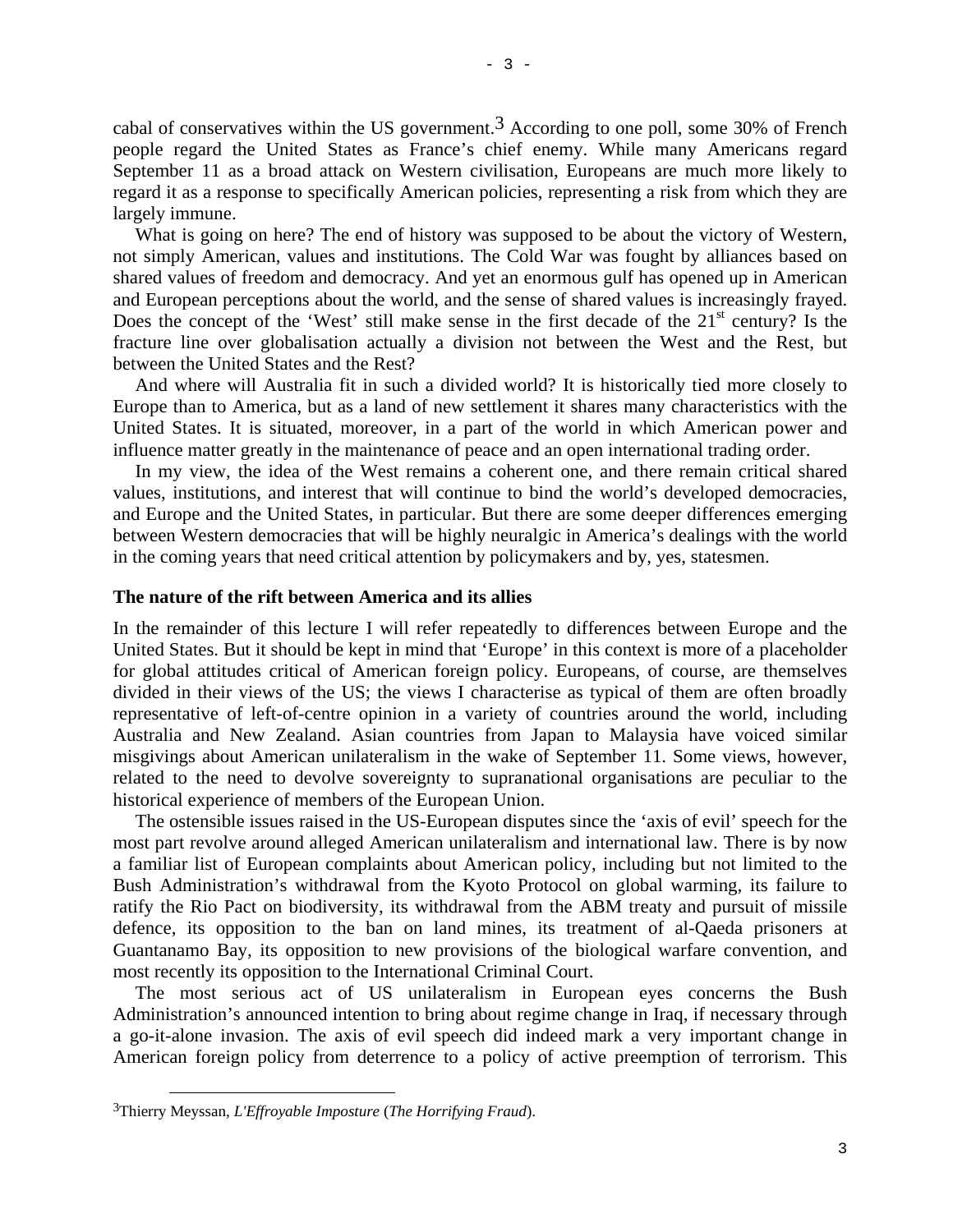doctrine was further amplified in Bush's West Point speech in June, in which he declared 'the war on terror will not be won on the defensive. We must take the battle to the enemy, disrupt his plans, and confront the worst threats before they emerge. In the world we have entered, the only path to safety is the path of action.'

The European view is that Europe is seeking to create a genuine rule-based international order suitable to the circumstances of the post-Cold War world. That world, free of sharp ideological conflicts and large-scale military competition, is one that gives substantially more room for consensus, dialogue, and negotiation as ways of settling disputes. They are horrified by the Bush Administration's announcement of a virtually open-ended doctrine of preemption against terrorists or states that sponsor terrorists, in which the United States and the United States alone decides when and where to use force.

Robert Kagan, in a brilliant recent article in *Policy Review*, 4 put the current difference between the United States and Europe as follows. The Europeans are the ones who actually believe they are living at the end of history, that is, in a largely peaceful world that to an increasing degree can be governed by law, norms, and international agreements. In this world, power politics and classical *realpolitik* have become obsolete. Americans, by contrast, think they are still living in history, and need to use traditional power-political means to deal with threats from Iraq, al-Qaeda, and other malign forces. According to Kagan, the Europeans are half right: they have indeed created an end-of-history world for themselves within the European Union, where sovereignty has given way to supranational organisation. What they don't understand, however, is that the peace and safety of their European bubble is guaranteed ultimately by American military power. Absent that, they themselves would be dragged backwards into history.

#### **Is the rift genuine?**

÷

This, at least, is the popularly accepted account of American unilateralism and European emphasis on international law and institutions. We need to ask, however, whether it is in fact accurate, and whether the US has consistently been more unilateralist than Europe. The truth of the matter here is far more complicated, with the differences between the US and Europe being much more nuanced.

Liberal internationalism, after all, has a long and honoured place in American foreign policy. The United States was the country that promoted the League of Nations, the United Nations, the Bretton Woods institutions, the GATT/WTO, and a host of other international organisations. There are a huge number of international governance organisations in the world today in which the US participates as an active, if not the most active member, from standards-setting, nuclear power safety, and scientific cooperation, to aviation safety, bank settlements, drug regulation, accounting standards/corporate governance, and telecommunications.

It is useful here to make a distinction between those forms of liberal internationalism that are primarily economic, and those that have a more political or security dimension. Particularly in recent years, the United States has focused on international institutions that have promoted international trade and investment. It has put substantial effort into creating a rule-based international trade and investment regime with stronger and more autonomous decision-making authority. The motives for this are obvious: Americans benefit strongly from and indeed dominate the global economy, which is why globalisation bears a 'made in the USA' label.

<sup>4</sup>Robert Kagan, "Power and Weakness," *Policy Review* no. 116 (June-July 2002).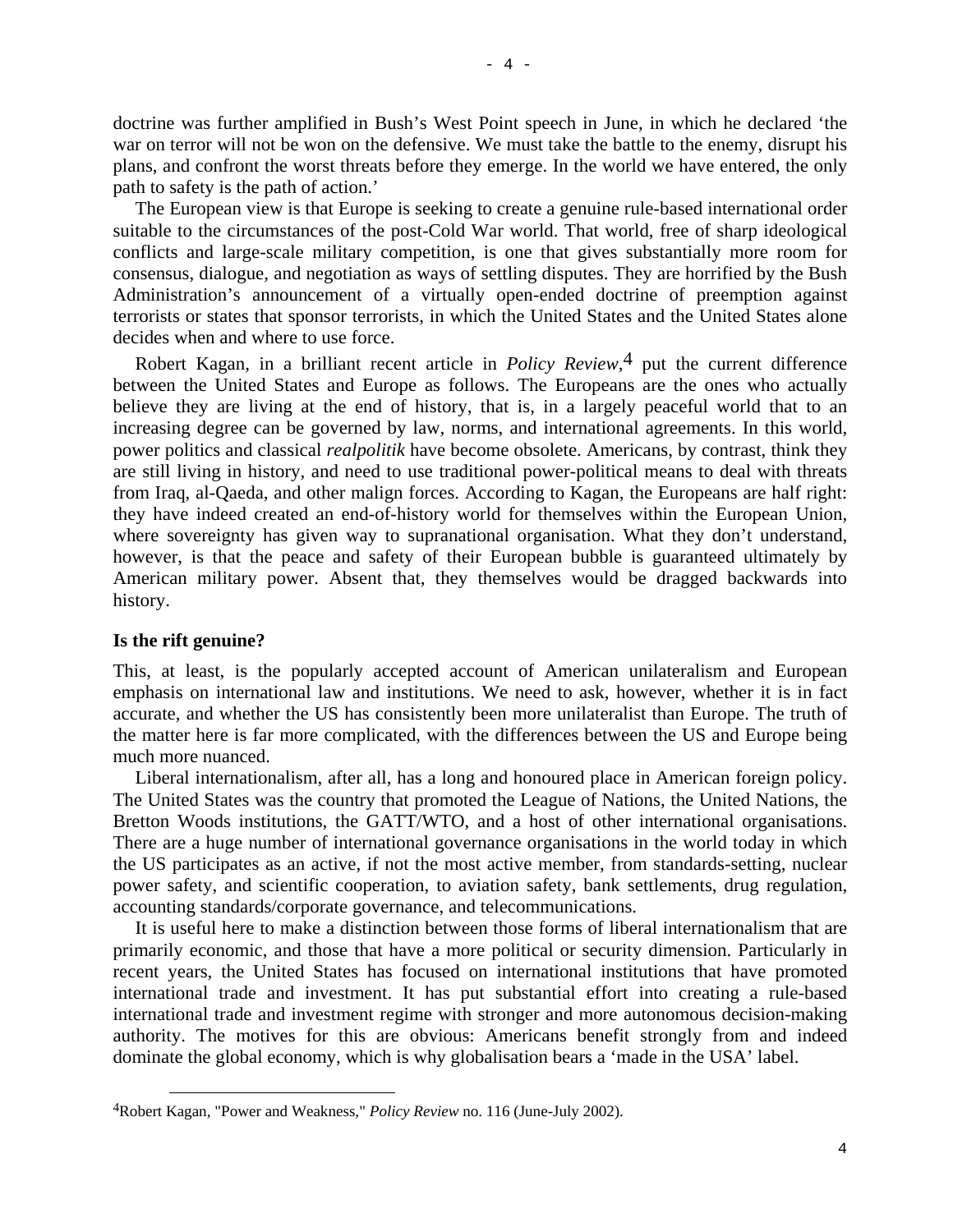In the realm of economics, the Europeans don't have all that great a record with regard to respect for multilateral rules when compared to the United States. They have been on their high horse this year because of American actions with regard to steel and agricultural subsidies, and they are right to complain about American hypocrisy with regard to free trade. But this I regard as kind of normal hypocrisy: all countries act in contradiction of declared free trade principles, and the Europeans have been notorious for, among other things, agricultural subsidies maintained at higher levels and over longer periods of time than American ones. America is guilty only of the most recent outbreak of hypocrisy.

There are a number of areas where the Europeans have acted unilaterally in economic matters, and in ways that at times contravene the existing legal order. The EU resisted unfavourable decisions against them on bananas for nine years, and beef hormones for even longer. They have announced a precautionary principle with regard to genetically modified foods, which is very difficult to reconcile with the WTO's sanitary and phytosanitary rules. Indeed, the Europeans have been violating their own rules with regard to GM foods, with certain member states setting standards different from those of the community itself. The European Competition Commission under Mario Monti successfully blocked the merger of GE and Honeywell, when the deal had been approved by American and Canadian regulators, in ways that promoted suspicions that the EU was simply acting to protect specific European interests. Finally, the EU has succeeded in exporting its data privacy rules to the United States through its safe harbour arrangements.

For all their talk of wanting to establish a rule-based international order, the Europeans haven't done that well within the EU itself. As John van Oudenaren has argued, the Europeans have developed a decision-making system of Byzantine complexity, with overlapping and inconsistent rules and weak enforcement powers.<sup>5</sup> The European Commission often doesn't have the power even to monitor compliance of member states with its own directives, much less the ability to make them conform. This fits with an attitude towards law in certain parts of Europe that sees declarative intent often of greater importance than actual implementation, and which Americans tend to see instead as undermining the very rule of law.

It should be noted that Australia and New Zealand are actually in a much better position to criticise American hypocrisy on trade issues than are the Europeans, since neither one has anything like a Common Agricultural Policy or the clout to enforce unilaterally safety or privacy rules on other countries. Both countries, being highly dependent on agricultural exports, have been strong supporters of free trade in recent years and are particularly vulnerable to American agricultural subsidies. New Zealand in particular since the mid-1980s has moved to one of the lowest levels of agricultural protection of any country in the world.

The second type of liberal internationalism has to do with politics and security. With the exception of the two environmental agreements (Rio and Kyoto), all of the US-European disputes in recent months have concerned security-related issues (the International Criminal Court may not seem like a security matter, but the reason that the United States does not want to participate in it is out of fear that its soldiers and officials may be held criminally liable by the ICC in the conduct of their duties.) It is in this realm that the tables are turned and European charges of American unilateralism are made.

It is possible to overstate the importance of these disputes. A great deal of European irritation with the United States arises from stylistic matters, and from the Bush Administration's strange failure to consult, explain, justify, and cajole in the manner of previous administrations. The administration could have let ratification of Kyoto languish in Congress as the Clinton

<sup>5</sup>John Van Oudenaren, "E Pluribus Confusion," *National Interest* no. 65 (Fall 2001): 23-36.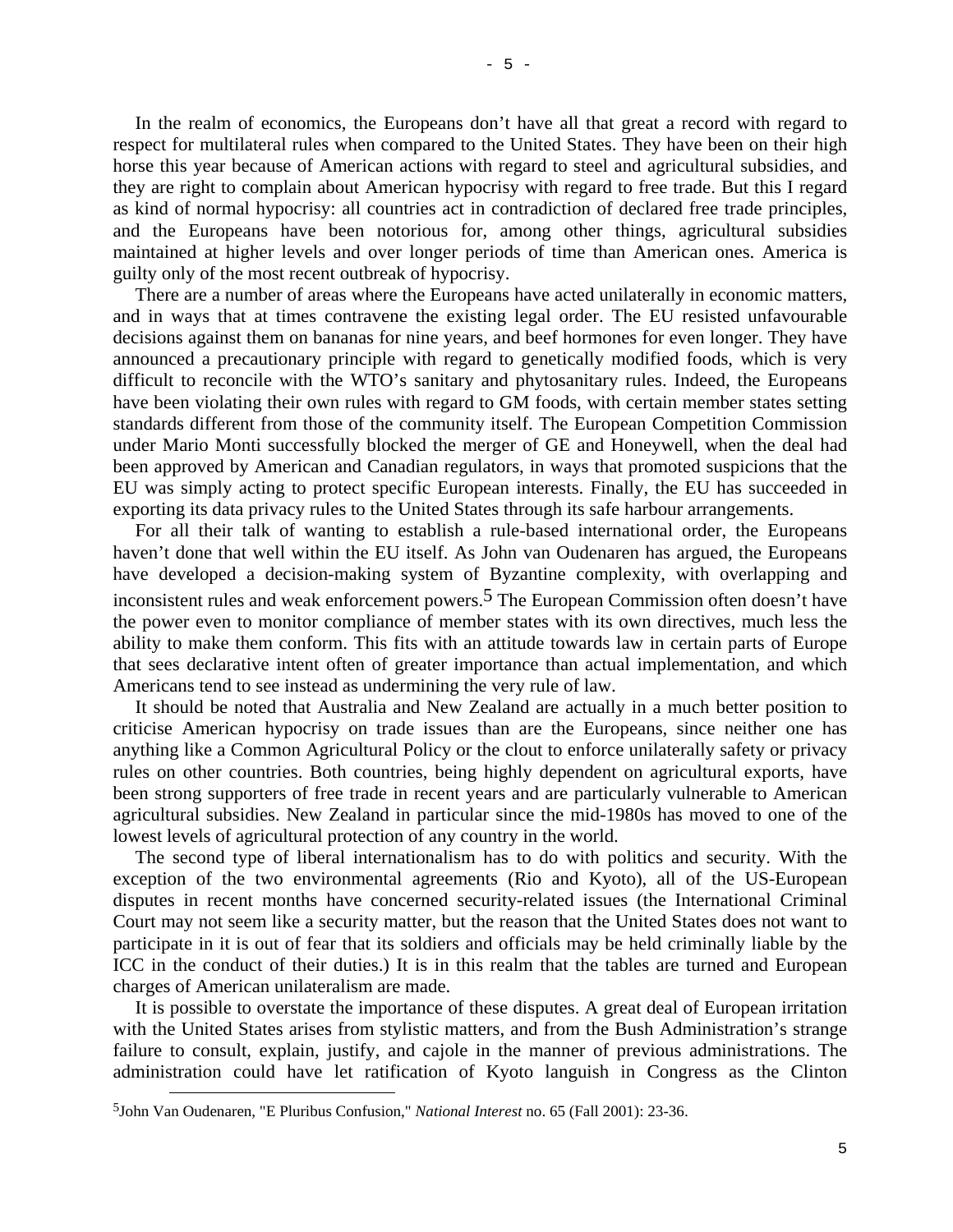administration did, rather than casually announcing withdrawal from the pact at a luncheon for NATO ambassadors. Europeans did not like the religious language of the 'axis of evil', nor the fact that this major policy shift was announced as it were on the fly without prior notification or explanation. The United States has had a consistent record of using strong-arm tactics to shape international agreements to its liking, and then to walk away from them at the last moment. This pattern goes all the way back to Woodrow Wilson and the League of Nations, and was continued in negotiations over the Rio Pact, Kyoto, and the ICC. Even if you are sceptical about the value of international institutions, it is not difficult to see why non-Americans might get a little irritated at this kind of behaviour.

The foregoing suggests that much of the European-American rift concerns style rather than substance. The Clinton administration talked a multilateralist game, while the Bush administration has at times asserted what amounts to a kind of principled unilateralism; in fact, policy between the two administrations didn't differ in substance all that much. Clinton may have signed the Kyoto and ICC treaties, but he knew he wouldn't spend much political capital in a hopeless effort to get them through Congress. On the other hand, the US effort in Afghanistan made use of a reasonably broad coalition of forces.

But while it is tempting to say the problem is simply stylistic, I think that it is fundamentally wrong. There is in fact a deeper issue of principle between the United States and Europe that will ensure that transatlantic relations will remain neuralgic through the years to come. The disagreement is not over the principles of liberal democracy, which both sides share, but over where the ultimate source of liberal democratic legitimacy lies.

To put it rather schematically and over-simply, Americans tend not to see any source of democratic legitimacy higher than the constitutional democratic nation-state. To the extent that any international organisation has legitimacy, it is because duly constituted democratic majorities have handed that legitimacy up to them in a negotiated, contractual process. Such legitimacy can be withdrawn at any time by the contracting parties; international law and organisation has no existence independent of this type of voluntary agreement between sovereign nation-states.

Europeans, by contrast, tend to believe that democratic legitimacy flows from the will of an international community much larger than any individual nation-state. This international community is not embodied concretely in a single, global democratic constitutional order. Yet it hands down legitimacy to existing international institutions, which are seen as partially embodying it. Thus, peacekeeping forces in the former Yugoslavia are not merely ad hoc intergovernmental arrangements, but rather moral expressions of the will and norms of the larger international community.

One might be tempted to say that the stiff-necked defence of national sovereignty of the type practiced by Sen. Jesse Helms is a characteristic only of a certain part of the American Right, and that the Left is as internationalist as are the Europeans. This would be largely correct in the security-foreign policy arena, but dead wrong with regard to the economic side of liberal internationalism. That is, the Left does not grant the WTO or any other trade-related body any special status with regard to legitimacy. They are very suspicious of the WTO when it overturns an environment or labour law in the name of free trade, and are just as jealous of democratic sovereignty on these issues as Sen. Helms.

Between these two views of the sources of legitimacy, I would say that the Europeans are theoretically right, but wrong in practice. They assert that they and not the Americans are the true believers in liberal universal values. It is in fact impossible to assert as a theoretical matter that proper liberal democratic procedure by itself inevitably results in outcomes that are necessarily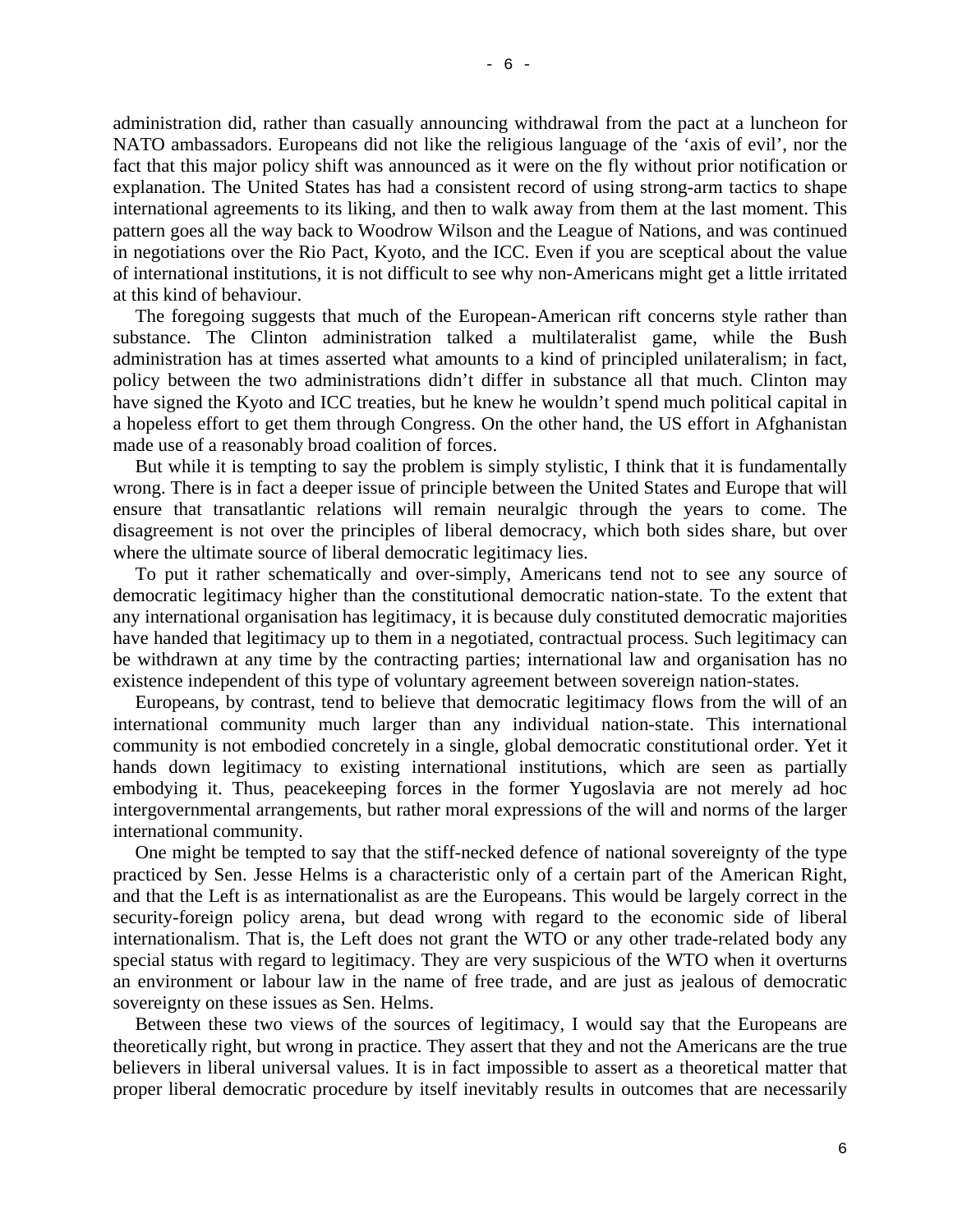legitimate and just. A constitutional order that is procedurally democratic can still decide to do terrible things to other countries that violate human rights and norms of decency on which its own democratic order is based. Indeed, it can violate the higher principles upon which its of legitimacy is based, as Lincoln argued was the case with slavery. The legitimacy of its actions are not in the end based on democratic procedural correctness, but on the prior rights and norms which come from a moral realm higher than that of the legal order.

The problem with the European position is that while such a higher realm of liberal democratic values might theoretically exist, it is very imperfectly embodied in any given international institution. The very idea that this legitimacy is handed downwards from a willowy, disembodied international level rather than handed upwards from concrete, legitimate democratic publics on a nation-state level virtually invites abuse on the part of elites who are then free to interpret the will of the international community to suit their own preferences.

The second important practical problem with the European position is that of enforcement. The one power that is unique to sovereign nation-states and to them alone, even in today's globalised world, is the power to enforce laws. Even if existing international laws and organisations did accurately reflect the will of the international community (whatever that means), enforcement remains by and large the province of nation states. A great deal of both international and national law coming out of Europe consists of what amount to social policy wish lists that are completely unenforceable. Europeans justify these kinds of laws saying they are expressions of social objectives; Americans reply, correctly in my view, that such unenforceable aspirations undermine the rule of law itself.

The only way that this circle of theory and practice could be squared would be if there were genuine democratic government at a level higher than that of the nation-state. Such global democratic government could then be said to truly embody the will of the international community, while containing procedural safeguards to make sure that that will was not willfully misinterpreted or abused by various elites or interest groups. It would also presumably have enforcement powers that do not today exist, apart from the specific ad hoc arrangements made for peacekeeping and multilateral coalitions.

Some Europeans may believe that the steady accumulation of smaller international institutions like the ICC or the various agencies of the United Nations will some day result in something resembling democratic world government. In my view, the chance of this happening is as close to zero as you ever get in political life. What will be practically possible to construct in terms of international institutions will not be legitimate or democratic, and what will be legitimate and democratic will not be possible to construct. For better or worse, such international institutions as we possess will have to be partial solutions existing in the vacuum of international legitimacy above the level of the nation-state. Or to put it differently, whatever legitimacy they possess will have to be based on the underlying legitimacy of nation-states and the contractual relationships they negotiate.

#### **Why do these differences exist?**

Robert Kagan in the article mentioned earlier provides a *realpolitik* explanation for US-European differences with regard to international law. The Europeans like international law and norms because they are much weaker than the United States, and the latter likes unilateralism because it is significantly more powerful than any other country or group of countries (like the EU) not just in terms of military power, but economically, technologically and culturally as well.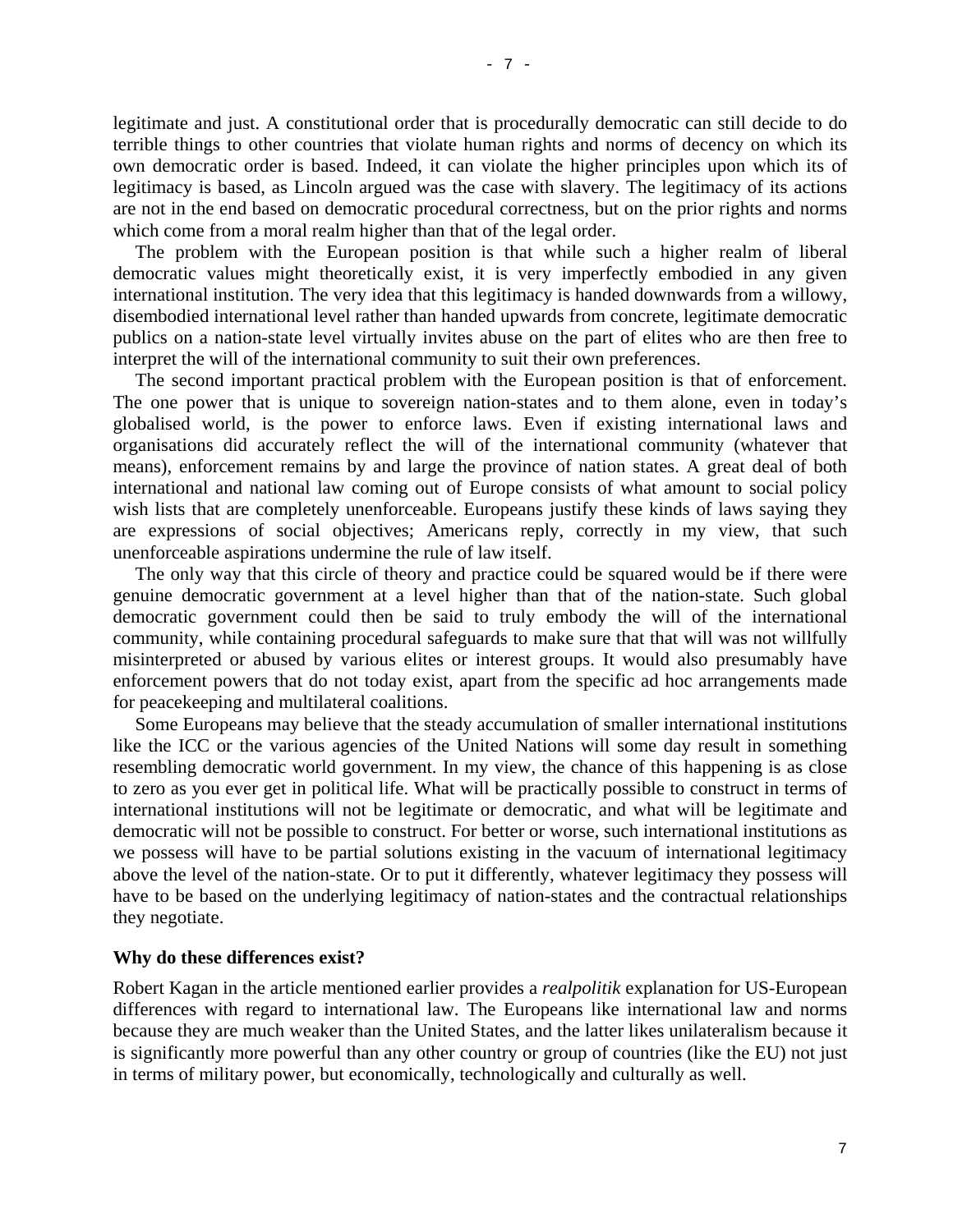This argument makes a great deal of sense as far as it goes. Small, weak countries that are acted upon rather than influencing others naturally prefer to live in a world of norms, laws, and institutions, in which more powerful nations are constrained. Conversely, a 'sole superpower' like the United States would naturally like to see its freedom of action be as unencumbered as possible.

But while the argument from the standpoint of power politics is correct as far as it goes, it is not a sufficient explanation of why the US and Europe, not to mention other countries around the world, differ. As noted above, the pattern of US unilateralism and European multilateralism applies primarily to security/foreign policy issues and secondarily to environmental concerns; in the economic sphere, the US is enmeshed in multilateral institutions despite (or perhaps because of) its dominance of the global economy.

Moreover, to point to differences in power is merely to beg the question of why these differentials exist. The EU collectively encompasses a population of 375 million people and has a GDP of nearly \$10 trillion, compared to a US population of 280 million and a GDP of \$7 trillion. Europe could certainly spend money on defence at a level that would put it on a par with the United States, but it *chooses* not to. Europe spends barely \$130 billion collectively on defence—a sum that has been steadily falling—compared to US defence spending of \$300 billion, which is due to rise sharply. The post-September 11 increment in US defence spending requested by President Bush is larger than the *entire* defence budget of Britain. Despite Europe's turn in a more conservative direction in 2002, not one rightist or centre-right candidate is campaigning on a platform of significantly raising defence spending. Europe's ability to deploy the power that it possesses is of course greatly weakened by the collective action problems posed by the current system of EU decision-making. But the failure to create more useable military power is clearly a political and normative issue.

Moreover, not every small, weak country is equally outraged by American unilateralism. In a curious role reversal from Cold War days, the Russians were actually much more relaxed about the American withdrawal from the ABM Treaty than were many Europeans, since it makes possible deep cuts in offensive strategic nuclear forces. Australia and New Zealand of course want the US to abide by international trade rules since they are directly affected by American agricultural subsidies, but have generally expressed less moral outrage over the American failure to subordinate its security policy to international norms than most members of the European Union.

This brings us to other reasons why Europeans see the international order so differently from Americans. One critically important factor has to be the experience of European integration over the past generation. The loss of sovereignty is not an abstract theoretical matter to Europeans; they have been steadily giving up powers to Brussels, from local control over health and safety standards to social policy to their currency itself. Having lived through this masochistic experience repeatedly, one imagines that they are like former smokers who want to put everyone else through the same withdrawal pains that they have endured.

The final important difference between the United States and Europe with regard to international order has nothing to do with European beliefs and practices, but with America's unique national experience, and the sense of exceptionalism that has arisen from it. The sociologist Seymour Martin Lipset has spent much of his distinguished career explaining how the United States is an outlier among developed democracies, with policies and institutions that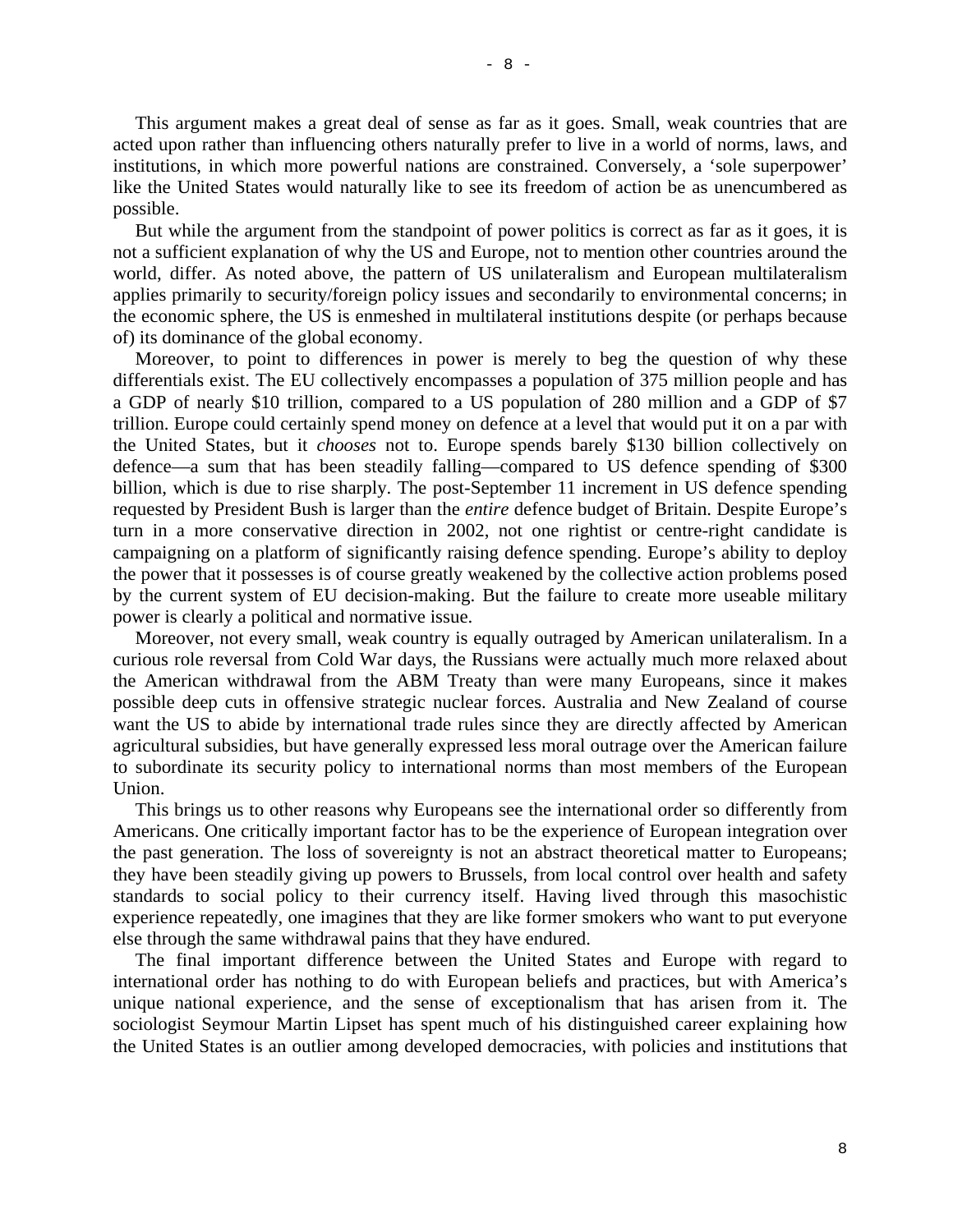differ significantly from those of Europe, Canada, Australia, New Zealand, or Japan.<sup>6</sup> Whether in regard to welfare, crime, regulation, education, or foreign policy, there are constant differences separating America from everyone else: it is consistently more anti-statist, individualistic, laissez-faire, and egalitarian than other democracies.

This sense of exceptionalism extends to its own democratic institutions and their legitimacy. Unlike most of the old societies of Europe, the United States was founded on the basis of a political idea. There was no American people or nation prior to the founding of the country: national identity is civic rather than religious, cultural, racial or ethnic. There has been only one American regime which, as the world's oldest continuously existing democracy, is not viewed as a transient political compromise. This means that the country's political institutions have always been imbued with an almost religious reverence that Europeans, with more ancient sources of identity, find peculiar. The proliferation of American flags across the country in the wake of September 11 is only the most recent manifestation of Americans' deeply felt patriotism.

Moreover, for Americans, their Declaration of Independence and Constitution are not just the basis of a legal-political order on the North American continent; they are the embodiment of universal values and have a significance for mankind that goes well beyond the borders of the United States. The American dollar bill has the inscription *novus ordo seclorum*—'new order of the ages'—written under the all-seeing eye of the great pyramid. When President Reagan repeatedly quoted Winthrop in speaking of the US as a 'shining city on a hill', his words had great resonance for many Americans. This leads at times to a typically American tendency to confuse its own national interests with the broader interests of mankind as a whole.

The situation of Europe—as well as developed Asian societies like Japan, for that matter—is very different. Europeans were peoples with shared histories long before they were democracies. They have other sources of identity besides politics. They have seen a variety of regimes come and go, and some of those regimes have, in living memory, been responsible for very shameful acts. The kind of patriotism that is commonplace in America is highly suspect in many parts of Europe: Germans for many years after World War II taught their children not to display the German flag or cheer too loudly at football matches. While the French and, in a different way, the British continue to feel a sense of broader national mission in the world, it is safe to say that few other European countries regard their own political institutions as universal models for the rest of the world to follow. Indeed, many Europeans regard their national institutions as having a much lower degree of legitimacy than international ones, with the European Union occupying a place in between.

The reasons for this are not hard to fathom. Europeans regard the violent history of the first half of the 20th century as the direct outcome of the unbridled exercise of national sovereignty. The house that they have been building for themselves since the 1950s called the European Union was deliberately intended to embed those sovereignties in multiple layers of rules, norms, and regulations to prevent those sovereignties from ever spinning out of control again. While the EU could become a mechanism for aggregating and projecting power beyond Europe's borders, most Europeans see the EU's purpose as one rather of transcending power politics. They do, in other words, see their project as one of finding comfortable accommodations for the last man at the end of history.

<sup>6</sup>Seymour Martin Lipset, *American Exceptionalism: A Double-Edged Sword* (New York: W. W. Norton, 1995). This theme appears also in his books *Political Man: The Social Bases of Politics, 2nd. Ed.* (Baltimore, MD: Johns Hopkins University Press, 1981); *The First New Nation* (New York: Basic Books, 1963); and *Continental Divide: The Values and Institutions of the United States and Canada* (New York & London: Routledge, 1990).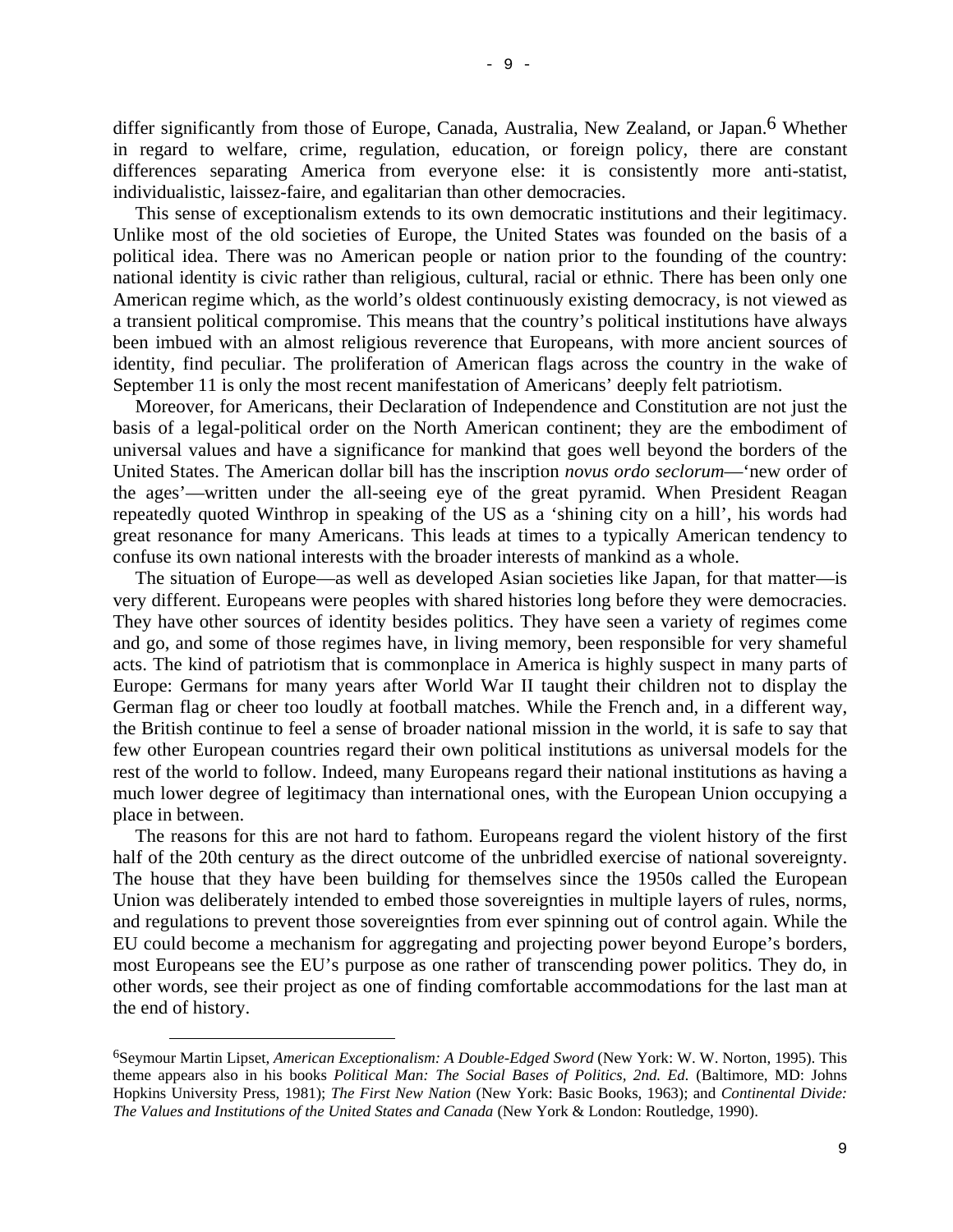Australia's national experience places it somewhere in between the United States and Europe. As a loyal colony of Britain, it was not born in a revolution against state authority as was the United States, and therefore does not share America's anti-statism and suspicion of higher authority to nearly the same degree. Though it was also a land of new settlement, its national identity was less overtly tied to a set of new democratic political institutions than was that of the United States. Its size and historical origins moreover have never allowed Australia to develop a sense that its own institutions were exceptional.

On the other hand, national sovereignty is more important to Australia than to most European countries. Australia has never had the experience of the unlimited exercise of its own sovereignty leading it to disaster, as in Central Europe. Rather, it saw its sovereignty threatened by Japan and needed to rescued from that threat by American power. The neighbourhood it lives in is highly diverse, politically and culturally. Traditional power politics remains a fact of life in East Asia; there is no overarching framework of institutions and norms comparable to the EU which is capable of regulating relations between states in the region. As a small power, it depends on larger powers being constrained by rules and institutions, particularly in the economic realm, but it also depends ultimately on American power for its security. It is not surprising, therefore, that Australian criticisms of the United States since September 11 have been more muted than those coming from Europe.

#### **Are we at the end of history?**

This brings us back full circle to the initial question with which we started, which is also one of the important sources of US-European disagreement. The Europeans are certainly right that *they* are living at the end of history; the question is, where is the rest of the world? Of course, much of the world is indeed mired in history, having neither economic growth nor stable democracy nor peace. But the end of the Cold War marked an important turn in international relations, since for the first time the vast majority of the world's great powers were stable, prosperous liberal democracies. While there could be skirmishes between countries in history, like Iraq, and those beyond it, like the United States, the prospect of great wars between great powers had suddenly diminished.

There are certainly no new non-democratic great powers to challenge the United States; China may one day qualify, but it isn't there yet. But a terrorist organisation armed with weapons of mass destruction is a different matter: although the organisation itself may be a minor historical player, the technological capability it can potentially deploy is such that it must be taken seriously as a world-class threat. Indeed, such an organisation poses graver challenges in certain ways than nuclear-armed superpowers, since the latter are for the most part deterrable and not in the business of committing national suicide.

The question about the threat is then whether the world has fundamentally changed since September 11, insofar as hostile terrorist organisations armed with weapons of mass destruction will become an ongoing reality. Many Americans clearly think so, and believe that once a leader like Saddam Hussein possesses nuclear weapons he will pass them on to terrorists as a poor man's delivery system. They, like President Bush, believe that this is a threat not just to the United States, but to Western civilisation as a whole. The acuteness of this threat is what then drives the new doctrine of preemption and the greater willingness of the United States to use force unilaterally around the world.

Many Europeans, by contrast, believe that the attacks of September 11 were a one-off kind of event where Osama bin Laden got lucky and scored big. But the likelihood that al-Qaeda will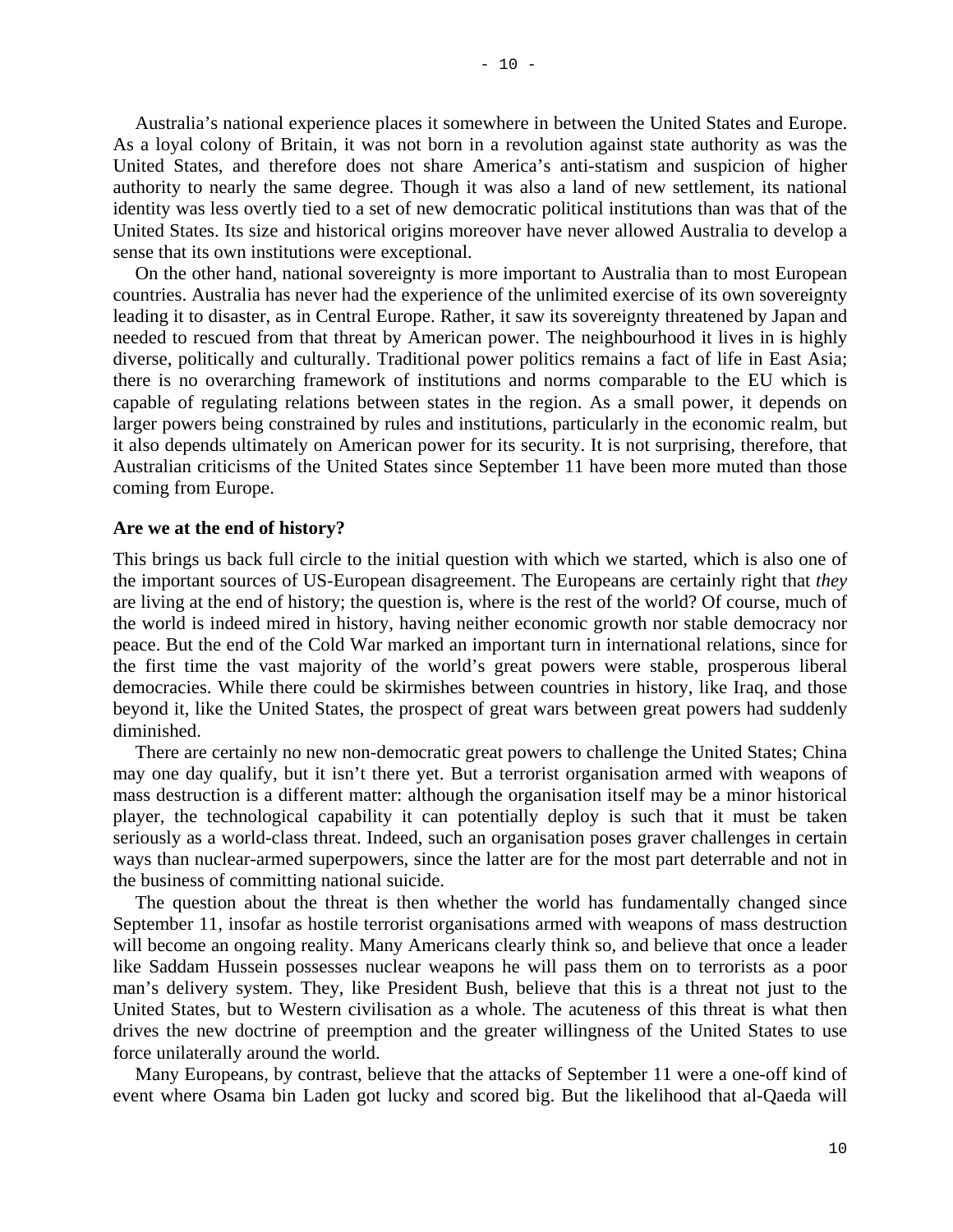achieve similar successes in the future is small, given the heightened state of alert and the defensive and preventive measures put into place since September 11. They believe that the likelihood that Saddam Hussein will pass nuclear weapons to terrorists is small, and that he remains deterrable. An invasion of Iraq is therefore not necessary; containment will work as it has since the Gulf War. And finally, they tend to believe that Muslim terrorists do not represent a general threat to the West, but are focused on the United States as a result of US policy in the Middle East and Gulf.

#### **Democracy's future**

Assuming we get past these near-term threats, there is a larger principle at issue in the current US-European rift that will continue to play an important role in world politics for the foreseeable future. That principle has to do with the nature of democracy itself. In an increasingly globalised world, where is the proper locus of democratic legitimacy? Does it now and forever more exist only at the nation-state level, or is it possible to imagine the development of genuinely democratic international institutions? Will the existing welter of international rules, norms, and organisations some day evolve into something more than a series of ad hoc arrangements, in the direction of genuine global governance? And if so, who will design those institutions?

My own view, as stated earlier, is that it is extremely hard to envision democracy ever emerging at an international level, and many reasons for thinking that attempts to create such international institutions will actually have the perverse effect of undermining the real democracy that exists at a nation-state level. A partial exception to this is the European Union, which continues to move ahead as a political project with the introduction of the Euro and the planned expansion under the Nice Treaty. But in a way, the experience of the EU proves my point: there is a significant 'democratic deficit' at the European level, which exacerbates existing democratic deficits at the member state level. This is the source of much of the backlash against further European integration, which is seen as weakening local powers in favour of unmovable bureaucrats in Brussels. The problem will become even more severe after the next round of European expansion, which will bring in states from Eastern Europe with very different expectations and experiences.

But if the United States refuses, rightly, to concede the principle that there is a broader democratic international community providing legitimacy to international institutions, it needs to consider carefully the consequences and perceptions of its behaviour as the world's most powerful democratic nation-state. Its own self-interest dictates the need for reciprocity across the broad range of cooperative agreements and institutions within which it finds itself enmeshed. The opportunities for unilateral action that exist presently in the military realm are not nearly as broad in the realm of trade and finance. There are a large number of global public goods, like standards, free trade, financial flows, and legal transparency, as well as public bads like environmental damage, crime, and drug trafficking, that create difficult collective action problems. Some of these problems can be solved only if the world's most powerful country takes the lead in either providing those public goods, or in organising institutions to provide them something the US was eager to do in earlier periods.

The enormous margin of power exercised by the United States, particularly in the security realm, brings with it special responsibilities to use that power prudently. Robert Kagan speaks of the need to show what the American founders labelled a 'decent respect for the opinions of mankind'. But for him that seems to consist of nothing more than not gratuitously rejecting